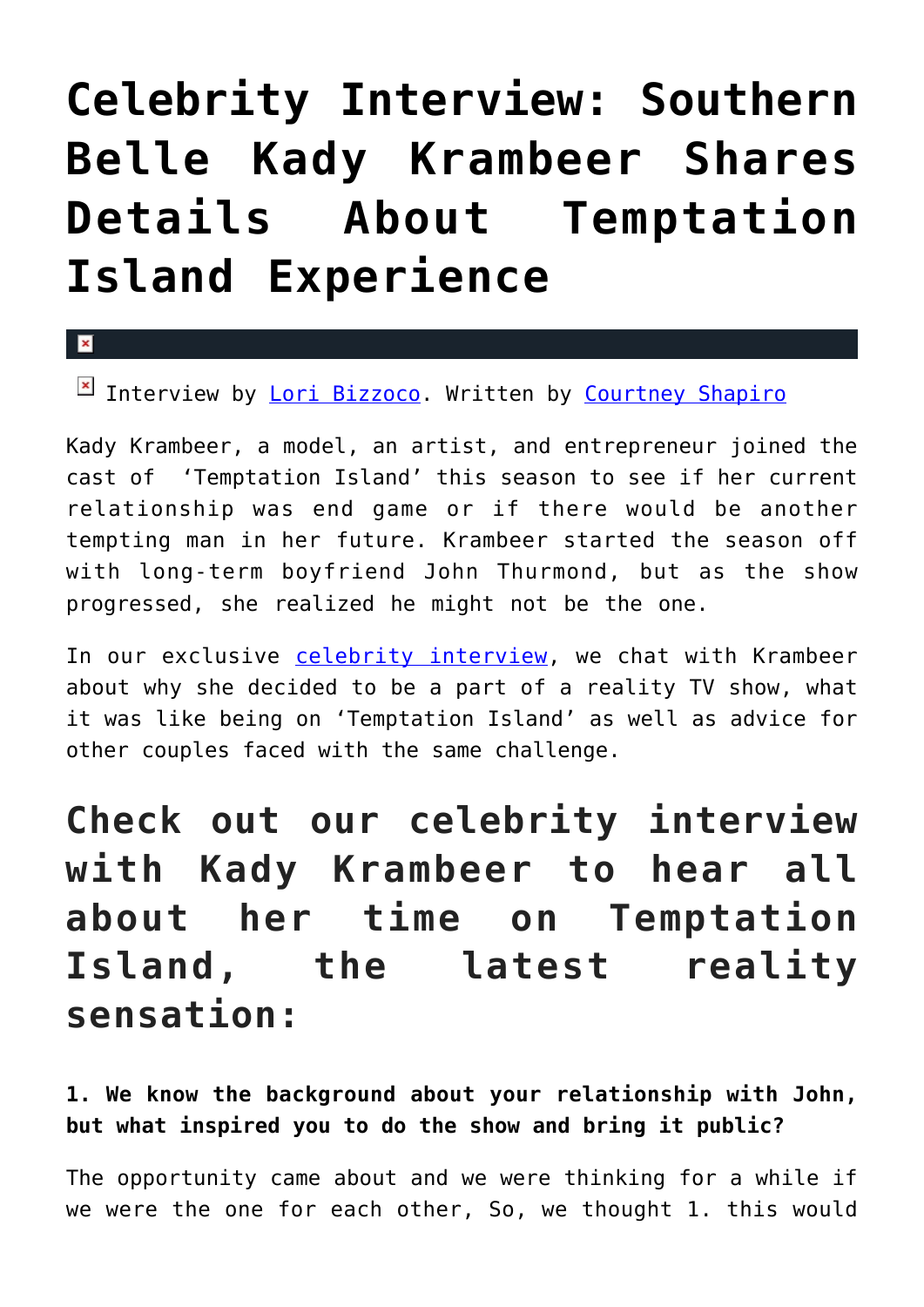be really fun and 2. this will help us find out.

**2. Before the show, did you ever have any counseling or did you have any process that you went through to determine if your relationship should end or continue?**

No, not any counseling. It was one of those things where we decided we would do it and then life got in the way. But, we were praying about the relationship, talking to friends about it but really we were kind of going through the mundane day to day life and putting it on the back burner.

# **3. In terms of the show, did you think you were going to find somebody on the show, or were you thinking it would make your relationship stronger with John?**

Honestly, I didn't think that I would find anyone that I had strong connection with. In fact, the days leading up to us [John and I] going to the island, and then the first few days of filming, John and I felt like we had actually gotten a lot closer and stronger and we kept making jokes to one another, questioning what we were even doing there. It was like okay, we got our answers we can leave. We are good. We felt really solid and probably more in love than ever. Then at that point it was too late to back out.

Then we were separated and a lot can happen when you are separated. Even if you are not putting other singles into the mix, it a time to self evaluate and reflect. So it takes the comfort out of your normal life. There were no cell phones, and no distractions. It really opens your mind. It was like relationship therapy, especially with the producers asking the tough questions.

## **4. Tell us how you've personally grown through this experience.**

I feel like I'm a completely different person coming off of the island, than when I started the whole experience. I feel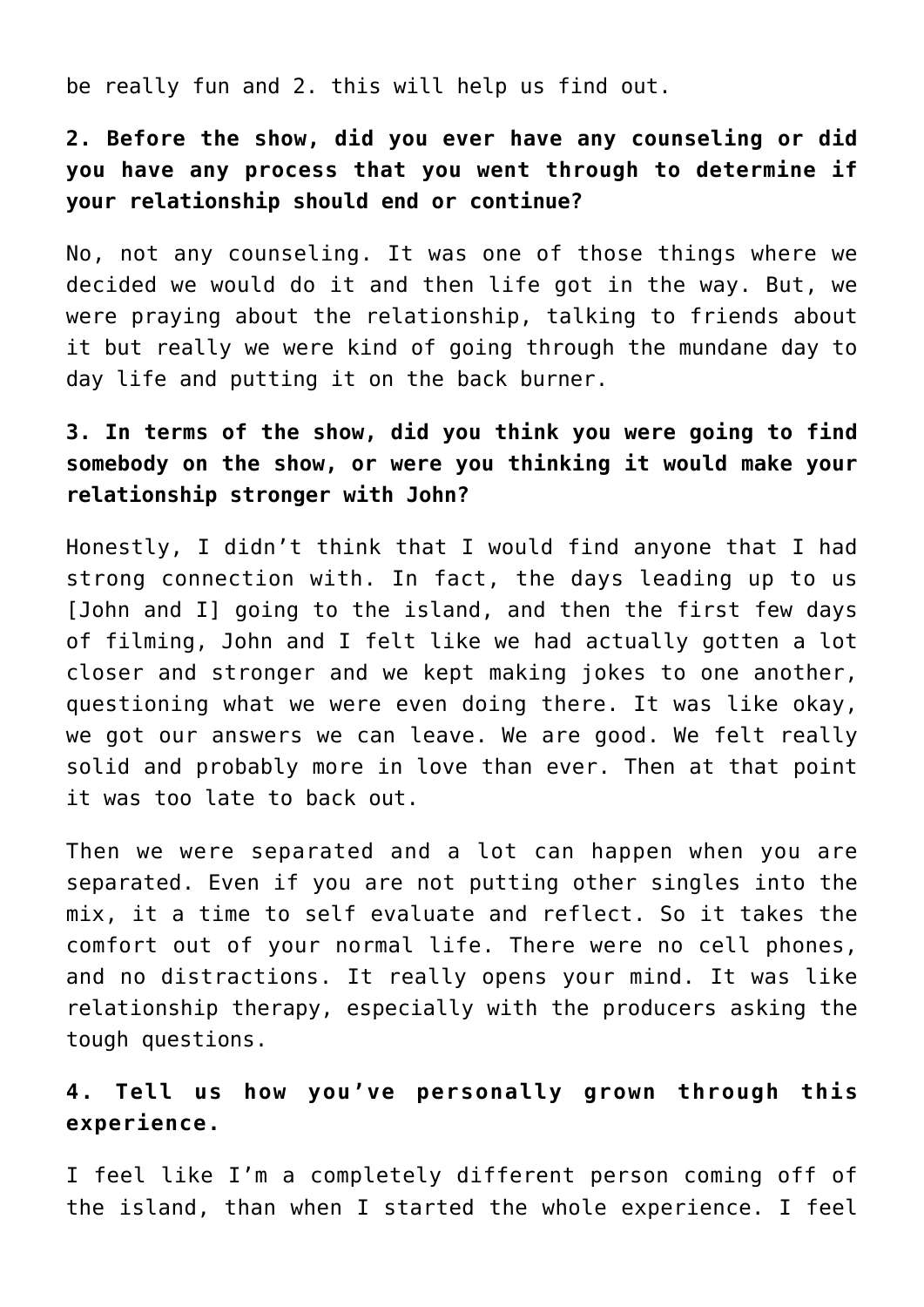like I grew so much. My horizons have been broadened. I was in a bubble and I was really quick to judge people I realized and really quick to make assumptions. It really opened up my eyes to a lot of different possibilities and lifestyles, cultures, and people that really bring perspective. It was really enlightening and it changed me. And then coming to be close with these people and establishing life long friendships makes me forever changed.

Then of course there is the growth that has come just since the show has aired. The fans that have positive and negative things to say. That is really hard to anticipate just how hard it is going to be and how it is going to effect you. That has helped me grow and made me realize that I am stronger than I ever thought I would be.

#### **5. How has the reaction been and how have you handled it?**

I mean, it is mixed. I obviously have a lot of haters, but people are only getting a short little sliver and snippets of what is actually going on and there is so much more content that they are not seeing. So, they are making assumptions based off of what they are seeing regarding what type of person I am. Everyone there at the house knows my personality, but the viewers just think that I am awful. So, it has been tough. I try to ignore it, but there is only so much you can ignore and turn the other cheek and wear on your shoulders before that weight gets to you. It has been challenging. I try to rise above it and these people don't know me. It is really what my friends and family think about me that is really all that matters.

#### **6. Is there anything that you said or did that you regret?**

Well, there are obviously cringe worthy things that I say. It is so embarrassing. But I think that I was very true to myself. I followed my heart.. to a fault. I was very open to the experience and everything that I was feeling. That is all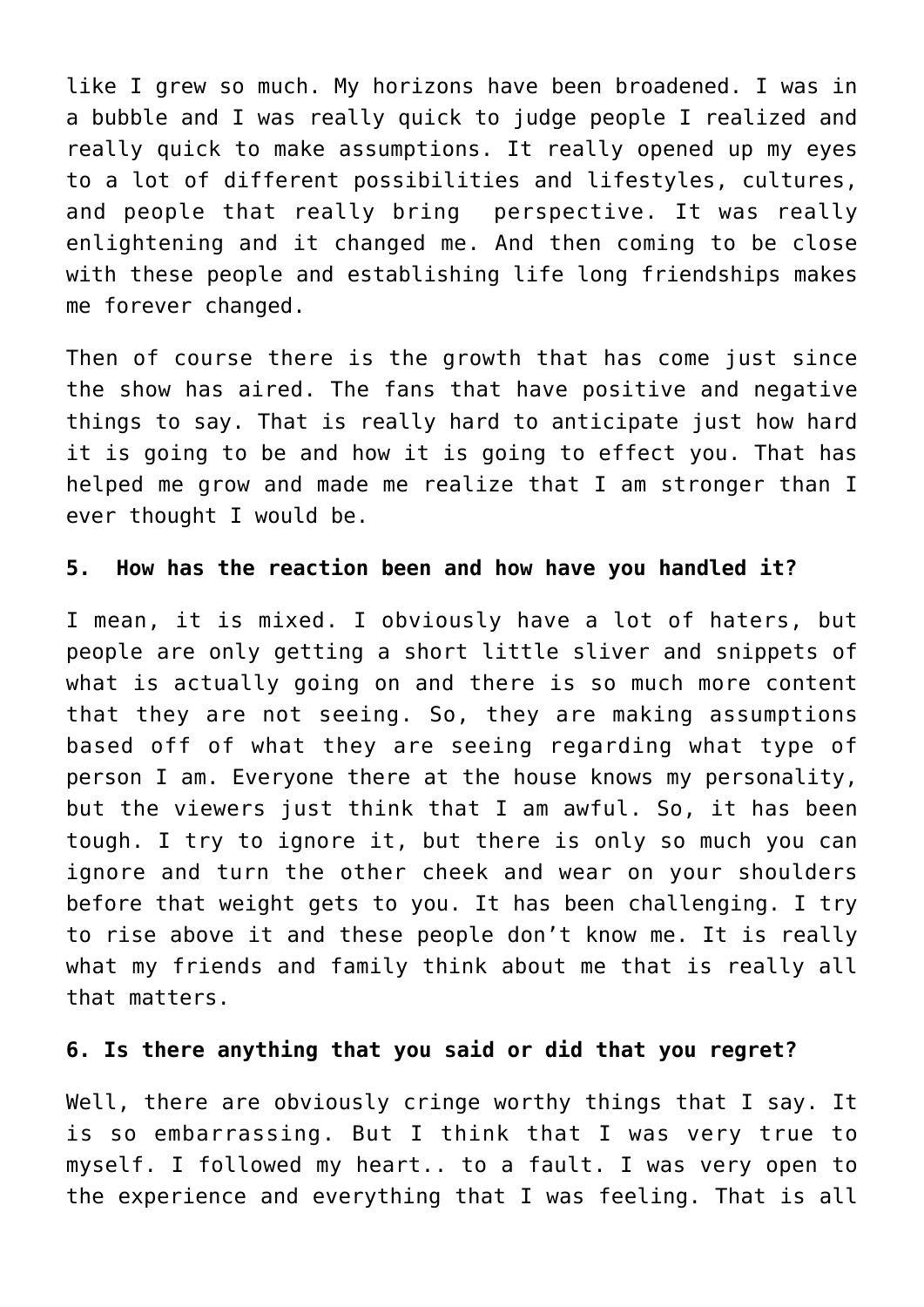that I ever wanted, was to stay true to myself. So, no. I don't really have any regrets.

**7. I know in one of the episodes you question John's masculinity, and then you met Dr. Johnny, who you described as an alpha guy. What attracted you to Dr. Johnny and what makes him different than John?**

Johnny is so charismatic, and he is loud and outgoing. He is so super confident and super assertive. He was kind of like the dad of the household, and he just took care of everyone. You would just walk in the house and feel heard. He would just come in and start making food and be the provider for everyone. He was always making sure that I had something to drink and that I had something to eat. He is really a caretaker and I didn't need to hold his hand and coddle him and tell him how to do stuff. I just loved his assertiveness and take charge attitude and confidence. That is what drew me to him.

## **8. Can you talk about your relationship with John or Dr. Johnny?**

I just know that some big realizations came about on the island. Even after I came to these realizations, some old thoughts came creeping back up and so that is something that I struggle with for the rest of the season. I am kind of going back and forth. I was pretty confident in my decision but I was just back and forth. I kept second guessing myself and the rest of the season is a reflection of that and it shows the journey that I went through.

#### **9. Do you have any guilt from the show?**

Yes, I have guilt. I have guilt in respect to my relationship. Regardless of the relationship that was developing with Johnny, I was still ultimately in a relationship with John. It was hard on me to walk that tight rope. It was hard for me to be true to myself and still be respectful to my boyfriend.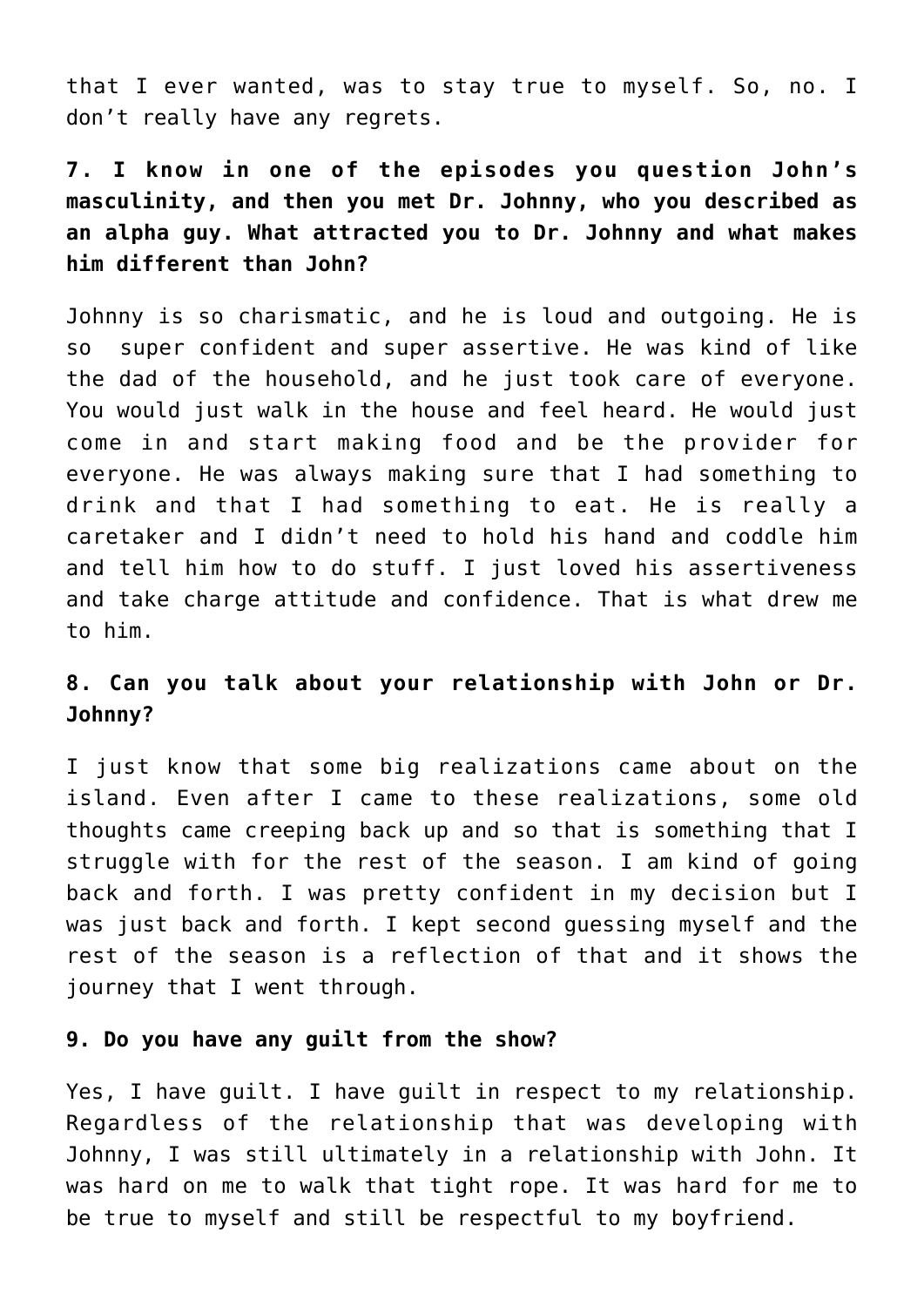## **10. Would you recommend this show for other couples? If not what would you suggest for other struggling couples?**

Absolutely not. I do not recommend this for other couples. I don't think it's a good idea. I would not recommend it. It's harder than people think. No matter how confident you are, you get there and realize how hard it is.

# **11. What would you recommend couples do if they are faced with the decision of whether they should stay or break off their relationship?**

If you are in a place where you question your relationship and you are still in the dating stage, I think time apart is helpful to clear your mind but not on a platform of a reality show. Take some time apart and some time away. Go on vacation, by yourselves, unplugged. Give yourself time and breath, pray and go to counseling if you want to do some traditional things together as a couple.

## **11. What's life like now that you are back in the real world and people are watching the show?**

It's funny because I feel like a normal person in my everyday life until I get online. When I get online that's where things really circulate and that's when I realize that people recognize me. And, online it really hits me that I am on a reality show. I get recognized out in public occasionally. It happens more when the three other girlfriends and I are together. I mean it is a cool feeling, but we are just like, we are just normal people who did this crazy thing.

#### **12. What made you put the necklace around Katherine?**

Literally when the girls walked out, she just stuck out to me. There was something about her. I don't know if it was the energy she was putting off. I mean, obviously, she was beautiful. They are all beautiful.